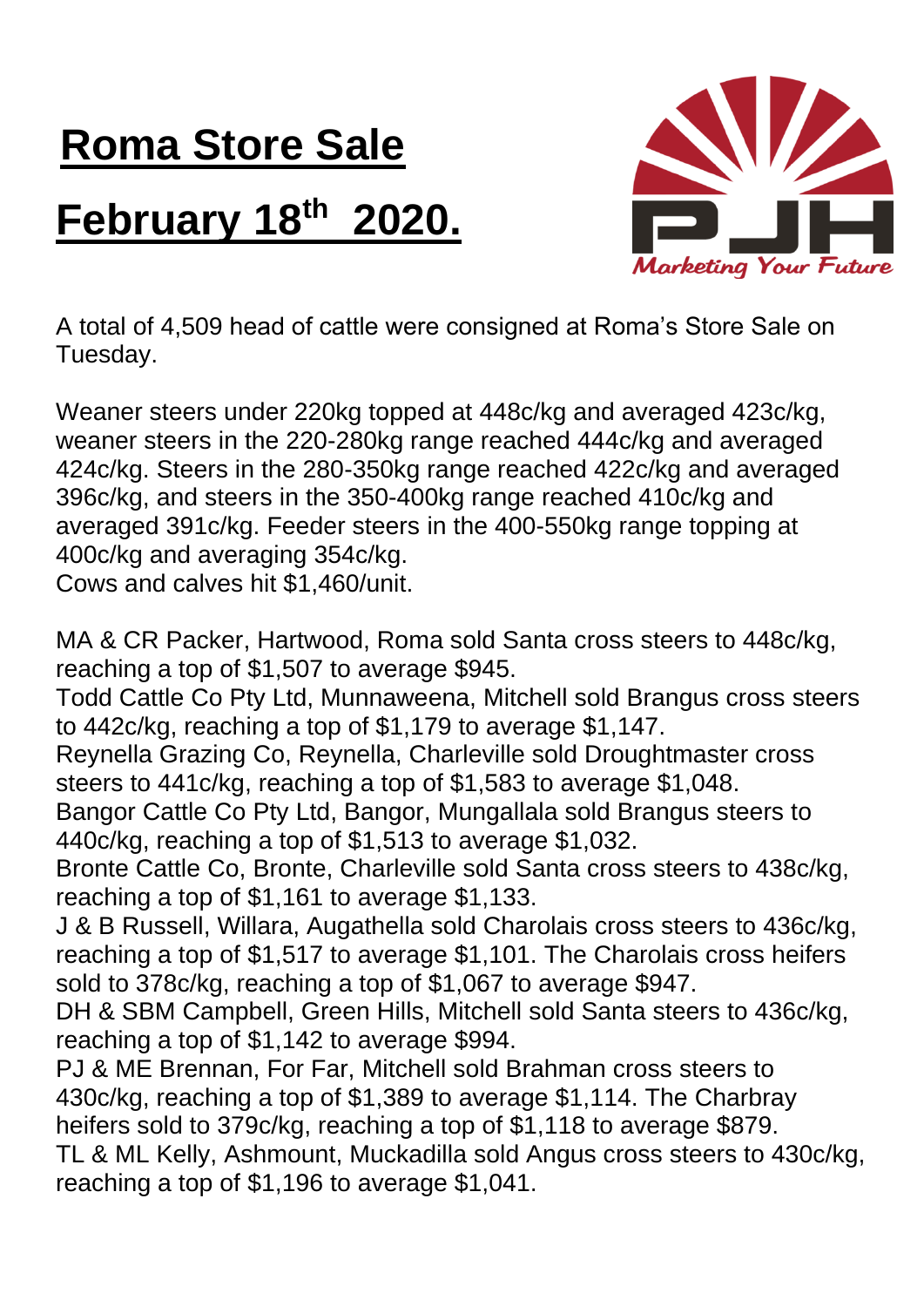Dark Water Cattle Co, Darkwater, Mitchell sold Cross breed steers to 430c/kg, reaching a top of \$944 to average \$743. The Cross breed heifers sold to 334c/kg, reaching a top of \$727 to average \$514. Stayner Partnership, Coolatah, Charleville sold Droughtmaster cross steers to 428c/kg, reaching a top of \$1,596 to average \$1,274. BM & ND Bauer, Manning East, Augathella sold Simmental cross steers to 422c/kg, reaching a top of \$1,324 to average \$1,209. The Simmental cross heifers sold to 386c/kg, reaching a top of \$1,168 to average \$1,052. LJ & SG Hanna, Terrarara, Mitchell sold Santa steers to 418c/kg, reaching a top of \$1,430 to average \$1,345. The Santa heifers sold to 376c/kg, reaching a top of \$1,136 to average \$1,087. JL Marks & Son, Billoola, Charleville sold Simbrah cross steers to 410c/kg, reaching a top of \$1,646 to average \$1,420. BLE & CM McFadzen, Nullawurt, Roma sold Charolais cross steers to 410c/kg, reaching a top of \$1,456 to average \$1,456. AW & E Forster, Belfield Station, Winton sold Droughtmaster steers to 408c/kg, reaching a top of \$1,445 to average \$1,389. Keddstock Pty Ltd, Gowrie Station, Charleville sold Simmental cross steers to 406c/kg, reaching a top of \$1,454 to average \$1,438. Barcudgel Grazing Co, Barcudgel, Charleville sold Angus cross steers to 402c/kg, reaching a top of \$1,261 to average \$1,213. GP & SM Seawright, Comet Downs, Injune sold Santa cross steers to 391c/kg, reaching a top of \$1,657 to average \$1,473. The Santa cross heifers sold to 374c/kg, reaching a top of \$1,333 to average \$1,282.

Heifers under 220kg topped at 374c/kg and averaged 352c/kg, while heifers in the 220-280kg range topped at 378c/kg and averaged 356c/kg. Heifers in the 280-350kg range topped at 386c/kg, averaging 348c/kg. Heifers in the 350-450kg range topped at 386c/kg, averaging 342c/kg.

Arrabury Pastoral Co, Cluny Station, Bedourie sold Charolais cross heifers to 384c/kg, reaching a top of \$1,444 to average \$1,320. The Santa cows sold to 295c/kg, reaching a top of \$1,572 to average \$1,570. TJ & JM Caskey, Avalon, Mitchell sold Charolais cross heifers to 380c/kg, reaching a top of \$1,539 to average \$1,224.

JC & GM Worsfold, Scotts Creek, Wandoan sold Santa cross heifers to 378c/kg, reaching a top of \$1,183 to average \$1,031.

RH & RJ West, Roleen, Wallumbilla sold Charolais cross heifers to 378c/kg, reaching a top of \$1,155 to average \$1,062.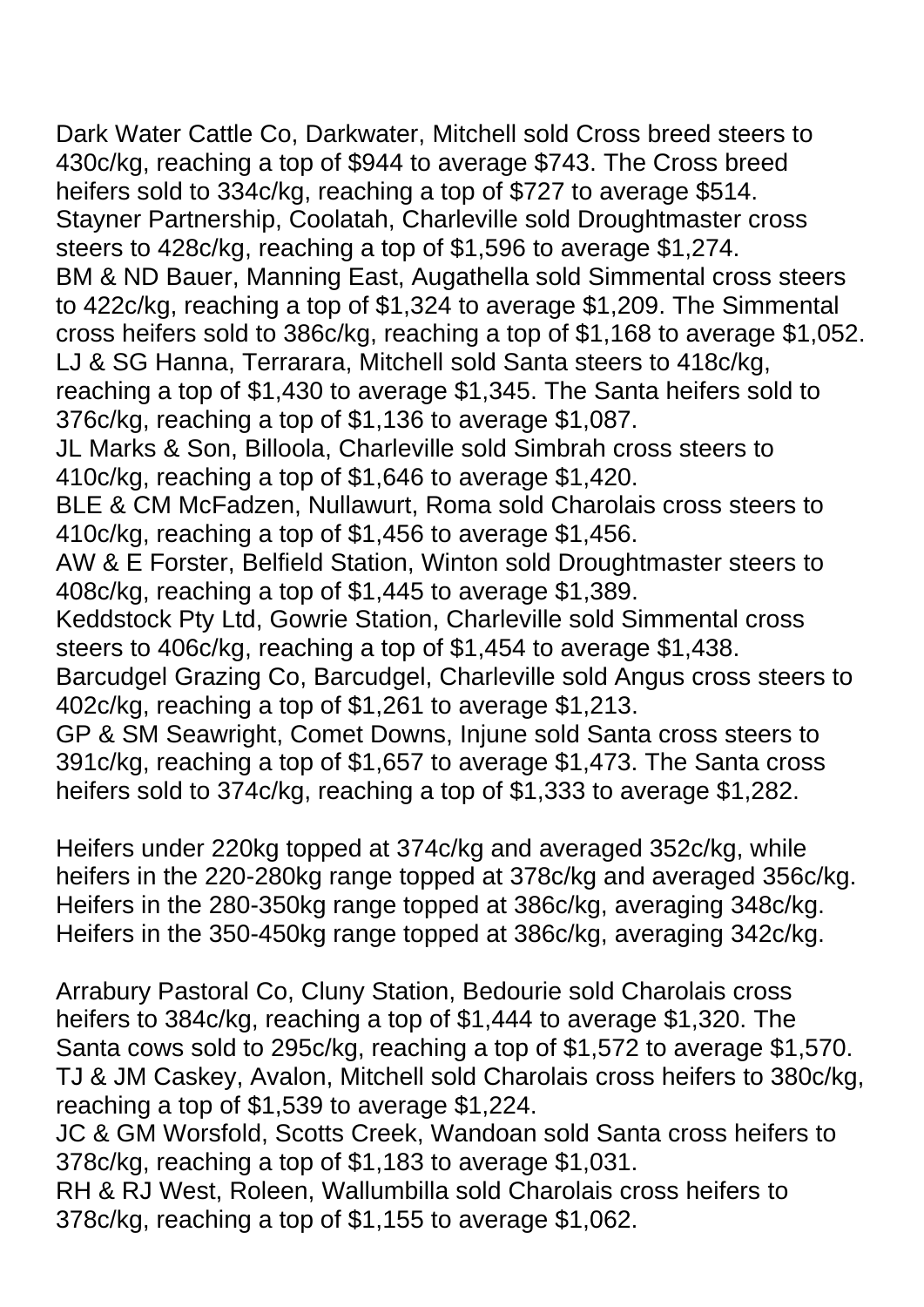KR & AE Peart, Mareto, Charleville sold Cross breed heifers to 376c/kg, reaching a top of \$999 to average \$926.

GL & JA Bryant, Amarillo, Roma sold Droughtmaster cross heifers to 372c/kg, reaching a top of \$1,129 to average \$1,129.

LR Cormack, The Manoa, Wallumbilla sold Angus heifers to 370c/kg, reaching a top of \$1,009 to average \$842.

Cows in the 300-400kg range reached 253c/kg and averaged 217c/kg, while cows in the 400kg-500kg range reached 312c/kg and averaged 248c/kg. Cows over 500kg topped at 295c/kg, averaging 271c/kg.

CA Crozier & TF Rule, Tyrone, Charleville sold Brahman cross cows to 283c/kg, reaching a top of \$1,472 to average \$1,389. Stinson Pastoral Co, Roma sold Charolais cross cows to 277c/kg, reaching a top of \$1,621 to average \$1,453.

AJ & SJ Smith, Openbah, St George sold Simmental cross cows to 263c/kg, reaching a top of \$1,506 to average \$1,368.